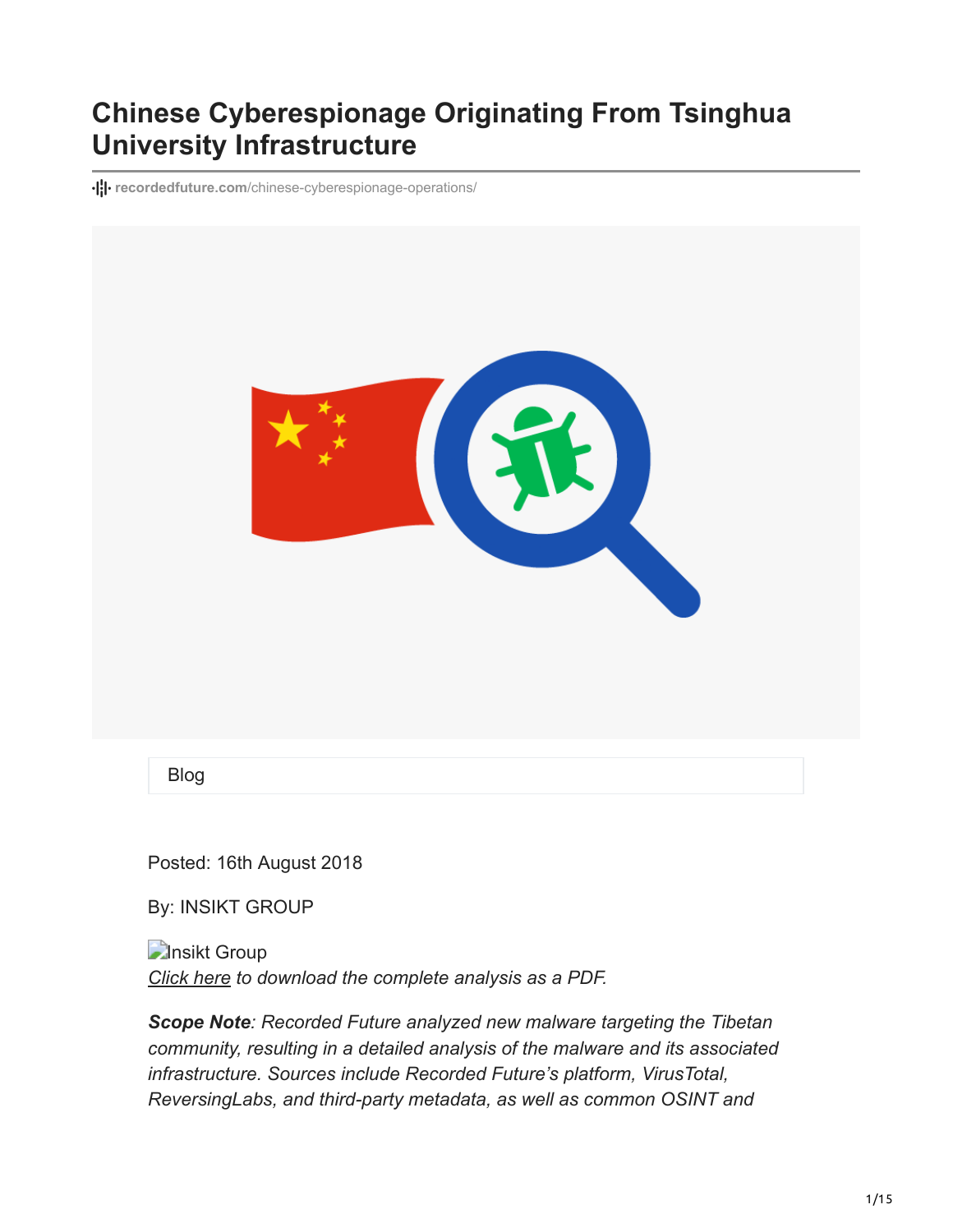*network metadata enrichments, such as DomainTools Iris and PassiveTotal. This research is part of a series highlighting the breadth of sophisticated techniques used by the Chinese state against perceived domestic threats.*

# **Executive Summary**

Following our research uncovering the Chinese [RedAlpha campaigns](https://www.recordedfuture.com/redalpha-cyber-campaigns/) targeting the Tibetan community, Recorded Future's Insikt Group identified a novel Linux backdoor called "ext4," deployed against the same Tibetan victim group. By analyzing the backdoor, we uncovered repeated attempted connections to the same compromised CentOS web server emanating from infrastructure registered to Tsinghua<sup>1</sup> University, an elite Chinese academic institution.

We also identified network reconnaissance activities being conducted from the same Tsinghua University infrastructure targeting many geopolitical organizations, including the State of Alaska Government, Alaska's Department of Natural Resources, the United Nations office in Nairobi, and the Kenya Ports Authority. Additionally, we identified the targeted scanning of German automotive multinational Daimler AG that began a day after it cut its profit outlook for the year, citing the growing trade tensions between the U.S. and China. In several cases, these activities occurred during periods of Chinese dialogue for economic cooperation with these countries or organizations.

We assess with medium confidence that the network reconnaissance activities we uncovered were conducted by Chinese state-sponsored actors in support of China's economic development goals.

# **Key Judgments**

- Tsinghua IP 166.111.8[.]246 engaged in network reconnaissance targeting organizations in Alaska, Kenya, Brazil, and Mongolia during times of economic dialogue or publicity around China's investment in foreign infrastructure projects concerning China's flagship Belt and Road Initiative (BRI).
- The network reconnaissance activity against Alaskan organizations increased following the governor of Alaska's trade delegation trip to China in late May. Organizations targeted by the reconnaissance activity were in industries at the heart of the trade discussions, such as oil and gas.
- The targeting of German automotive multinational Daimler AG was observed a day after it announced a profit warning in light of the growing U.S. and China trade tensions.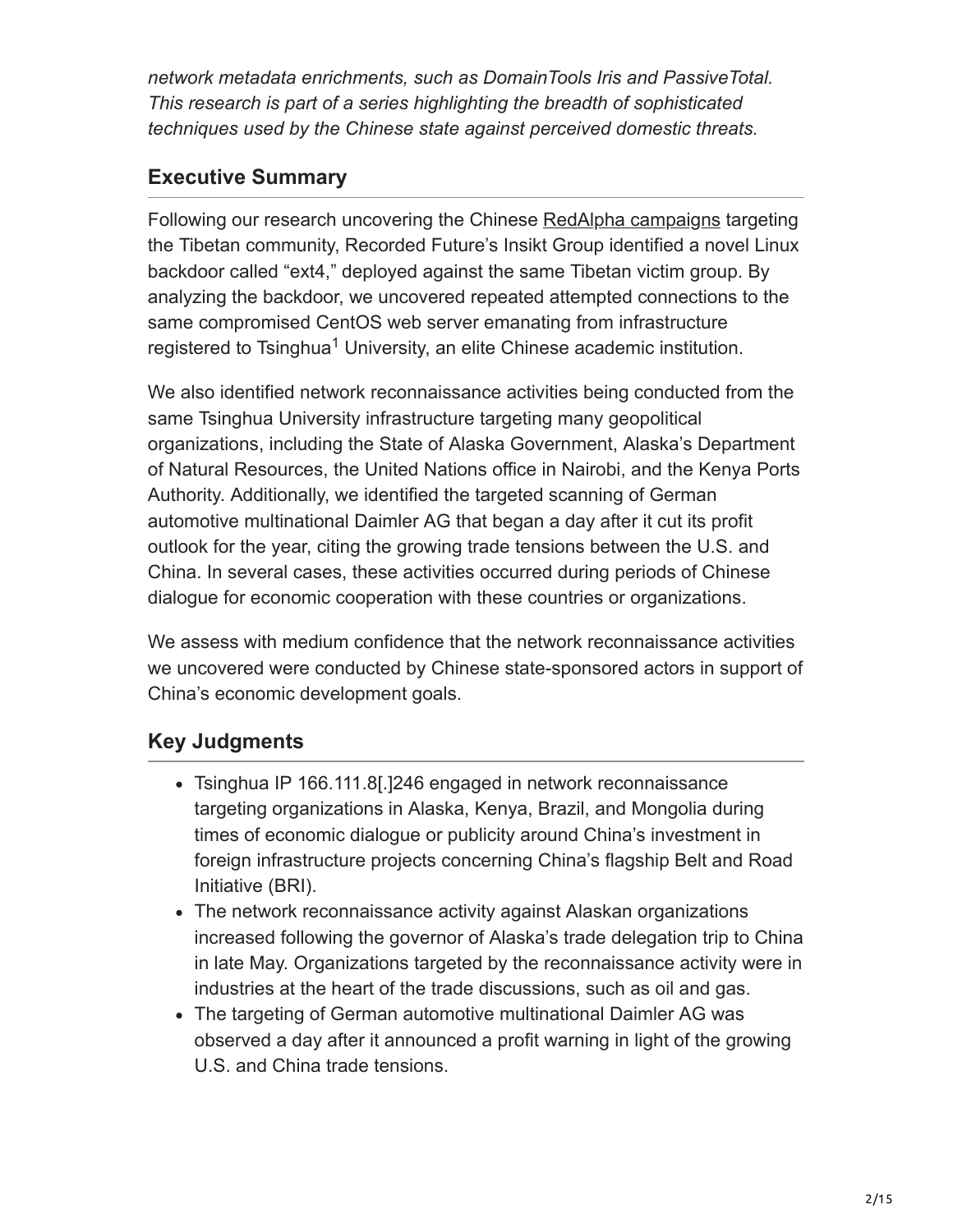- The Tsinghua IP made at least one attempt to subscribe to a U.S.-based hotel's high-speed internet portal. We assess with low confidence that this may demonstrate an intent to breach Nomadix internet gateways within the hospitality sector running vulnerable WindWeb servers.
- The Tsinghua IP repeatedly attempted to connect with a Tibetan network that was compromised with a highly sophisticated backdoor, "ext4."
- "ext4" only allowed incoming TCP 443 connections to the compromised network during a 180-second window every hour, with packets requiring a unique combination of TCP header options to successfully connect. In over 20 observed attempts, the Tsinghua IP did not transmit the correct TCP options to activate the backdoor. This suggested:
	- The threat actors connecting from the Tsinghua IP were ill-informed of the correct "ext4" backdoor connection sequence and were making mistakes.
	- The targeting of the Tibetan network is not associated with the presence of the "ext4" backdoor and the network was being probed in line with wider geopolitical and economic network reconnaissance activity being conducted by the Tsinghua IP.

# **Background**

The People's Republic of China (PRC) [claims sovereignty](http://www.china.org.cn/e-white/tibet/) over Tibet and regards all Tibetan independence movements as separatist threats. While the PRC uses many forms of coercion against the Tibetan community, cyberespionage against Tibetan targets has become a frequently used tool, especially during times of heightened tensions. The first known incident of Chinese cyberespionage against Tibet, dubbed [GhostNet,](http://www.nartv.org/mirror/ghostnet.pdf) was in 2008. This was part of a wider attempt to monitor foreign targets of national interest. There has since been numerous cyberespionage campaigns documented against Tibetans, including in Recorded Future's recent [RedAlpha report](https://www.recordedfuture.com/redalpha-cyber-campaigns/).

[Tsinghua University](http://www.tsinghua.edu.cn/publish/thu2018/index.html) is located in the Haidian District in Beijing. Dubbed "China's MIT," it is one of China's premier technical research universities. Chinese universities have often been associated with Chinese state-sponsored cyber capabilities both directly and indirectly. In 2015, APT17 infrastructure was connected to a professor at [China's Southeast University,](https://www.threatconnect.com/blog/the-anthem-hack-all-roads-lead-to-china/) and in 2017, the People's Liberation Army (PLA) [partnered with Xi'An Jiaotong University](http://news.sina.com.cn/o/2017-07-13/doc-ifyiaewh9001223.shtml) to create a cyber militia program. Tsinghua University is itself a state-owned institution and is among the world's [top research](https://www.timeshighereducation.com/world-university-rankings/tsinghua-university) and engineering schools. Its students' offensive cyber capabilities are most famous through Blue-Lotus, a security research team composed of Tsinghua University-affiliated individuals. The team [finished second](https://www.prnewswire.com/news-releases/baidu-blue-lotus-finishes-2nd-at-defcon-shows-chinas-strength-in-network-security-300310981.html) in DEF CON's 2016 capture the flag competition.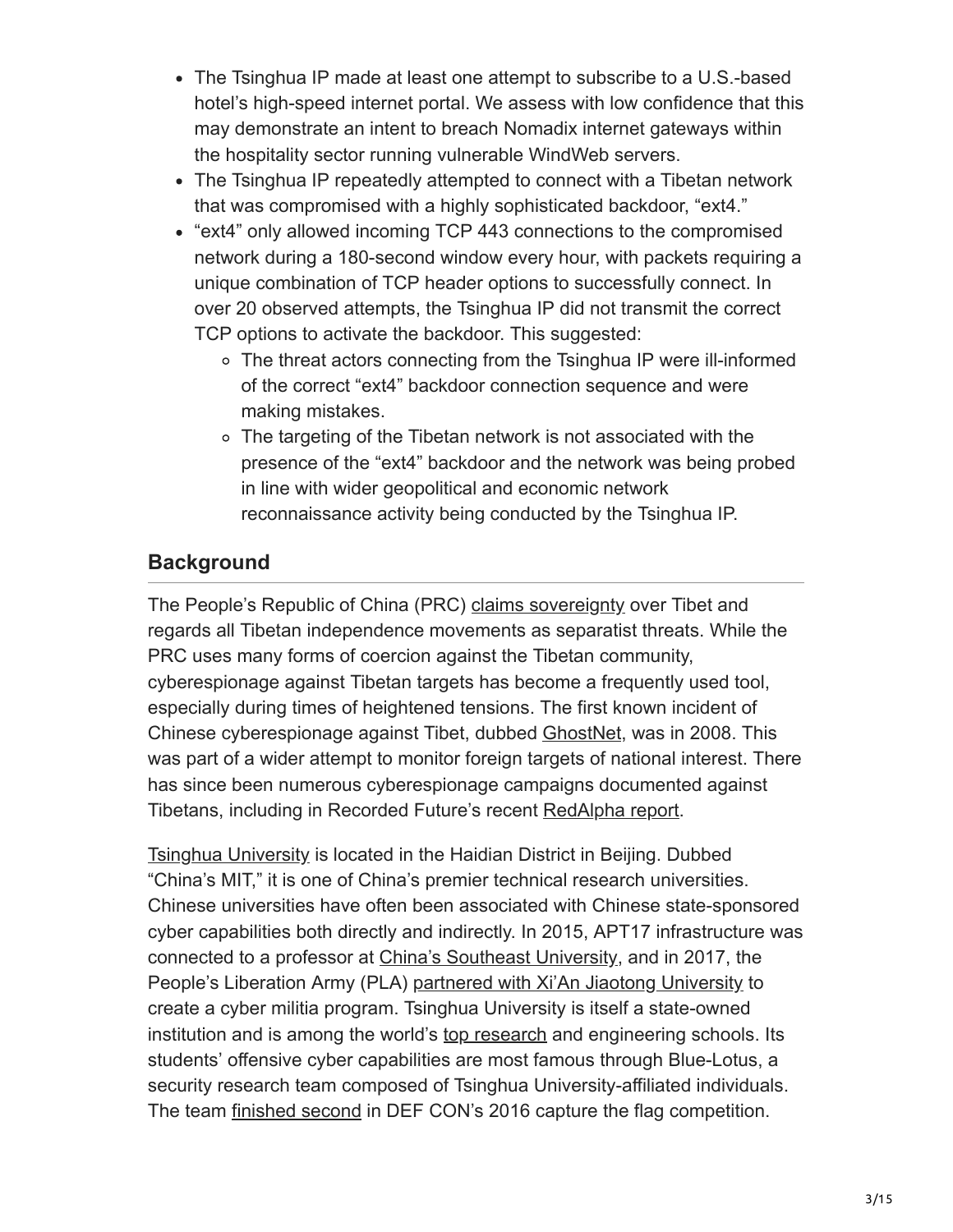Research branches of Tsinghua University also have connections to state organizations with a history of stealing U.S. technology. Tsinghua University's Office of Scientific Research and Development met with China CITIC Group for Communist Party meeting activities in May 2018, during which they discussed strategic cooperation between enterprises and research institutes to serve the [development of the country. In the 1999 Select Committee on U.S. National](https://www.gpo.gov/fdsys/pkg/GPO-CRPT-105hrpt851/pdf/GPO-CRPT-105hrpt851.pdf) Security and Military/Commercial Concerns with the PRC (the so-called "Cox Report"), CITIC was linked to PLA covert operations and the theft of sensitive U.S. technology. The Cox Report also cited an attempt in 1990 by CITIC to acquire a U.S. aircraft parts manufacturer on behalf of the PLA in order to access U.S. export-controlled aerospace technology. Further, CITIC's former chairman, Wang Zhen, was involved in the [1996 Poly Technologies indictment](https://www.congress.gov/congressional-report/105th-congress/senate-report/167/4) stemming from the company's attempt to smuggle 2,000 Chinese AK-47 assault rifles into the United States.

Tsinghua's Institute of Information Systems and Engineering is also openly [affiliated with China's National 8](http://www.most.gov.cn/eng/programmes1/)[63 and 973 programs](http://ise.thss.tsinghua.edu.cn/en/)[. The 863 Program, also](http://www.most.gov.cn/eng/programmes1/) known as the State High-Tech Development Plan, focuses on developing [national capabilities within China's key technological industries, while the](https://books.google.com/books?id=sWcolDneRrMC&printsec=frontcover#v=onepage&q=the%20973%20Program&f=false) [973](https://web.archive.org/web/20070612185037/http://www.973.gov.cn/English/Index.aspx) Program, first established in 1997, focuses on developing the basic technologies required to achieve technological superiority in the key industries. Both programs have had the effect of making it easier for China to steal intellectual property in order to achieve program goals.

In the past 10 years, a number of Chinese state-sponsored cyber threat actors have been identified conducting widespread cyberespionage directly reflecting China's [policy directives](http://www.gov.cn/xinwen/2016-03/17/content_5054992.htm) to gain scientific, technical, and economic advantage in key strategic industries. This activity can be observed most recently in operations by APT10 targeting [managed IT service providers](https://www.pwc.co.uk/issues/cyber-security-data-privacy/insights/operation-cloud-hopper.html) and APT17, which conducted massive [supply chain attacks](https://www.darkreading.com/endpoint/privacy/chinese-apt-backdoor-found-in-ccleaner-supply-chain-attack/d/d-id/1331250?) against the popular software product CCleaner in 2017.

**Recorded Future Timeline of Tsinghua IP Activity** Recorded Future timeline of Tsinghua IP activity in correlation with Tibetan protests.

# **Threat Analysis**

Recorded Future discovered the presence of the "ext4" backdoor during our ongoing research into the targeting of the Tibetan community. This backdoor was configured to run on a Linux web server running CentOS and was stealthily designed to be embedded within a system file. The backdoor was mostly inactive other than during a three-minute window every hour when it would activate and accept incoming connections on TCP port 443.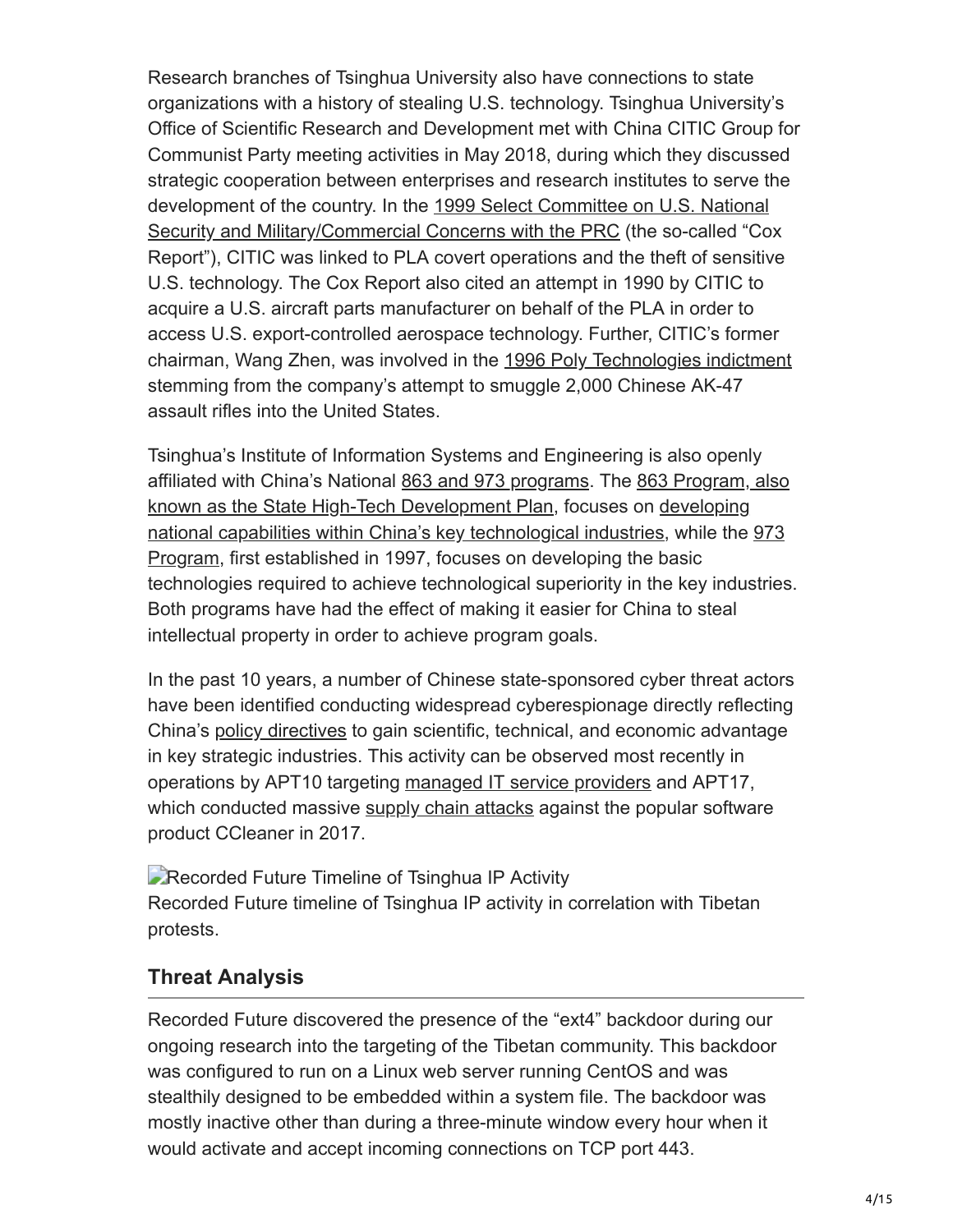In total, Recorded Future's unique coverage enabled us to observe 23 attempted connections to the same compromised CentOS server between May and June 2018. Every attempt originated from the same IP, 166.111.8[.]246, [which resolved to the China Education and Research Network Center. WHOIS](https://www.abuseipdb.com/whois/166.111.8.246) records reveal that the IP sits within a large /16 CIDR range registered to an address at "Tsinghua University."

A unique selection of options in the TCP header, set at the maximum possible segment size of 60 bytes, were observed in every packet that attempted to connect to the Tibetan network from the Tsinghua IP, as noted in the PCAP below.

#### **The Tsinghua IP Connection Attempt**

PCAP of connection attempt from Tsinghua IP to compromised Tibetan CentOS server.

The "ext4" code appears to be unique, with no prominent traces online for code or naming similarity. Aside from our submission, no uploads of a backdoor resembling the key characteristics of "ext4" were observed in leading multiscanner repositories as of August 3, 2018. A detection ratio of 0/58 in VirusTotal confirmed that the "ext4" sample we discovered was a new and unique backdoor targeting the Tibetan community.

A detailed analysis of the "ext4" binary can be found in the **Technical Analysis** section of this report.

#### **Tsinghua University IP 166.111.8[.]246**

This IP was first observed in Recorded Future on March 23, 2018, and resolved to the Chinese Education and Research Network Center (CERNET), according to several IP enrichment sources. [CERNET](https://en.wikipedia.org/wiki/CERNET) is one of China's six major backbone networks and is a catchall organization serving a large swath of addressable IP space reserved for Chinese academic and research institutes. As noted previously, WHOIS records confirm the IP sits within a range registered to "Tsinghua University."

Available port scan data revealed that the IP is currently configured with several actively running services, including [PPTP](https://en.wikipedia.org/wiki/Point-to-Point_Tunneling_Protocol) (TCP port 1723), [MySQL](https://en.wikipedia.org/wiki/MySQL) (3306), and [MAMP](https://en.wikipedia.org/wiki/MAMP) (8888), as well as the more common [OpenSSH](https://en.wikipedia.org/wiki/OpenSSH) (22), [HTTP](https://en.wikipedia.org/wiki/Hypertext_Transfer_Protocol) (80, 8080, 8008), [SSL](https://en.wikipedia.org/wiki/SSL) (443, 8443, 9443), and [VPN IKE](https://en.wikipedia.org/wiki/Internet_Key_Exchange) (500) services, among others. The HTTP ports appeared to be configured as NGINX web servers, likely as reverse proxies or load balancers, given the nature of the activity we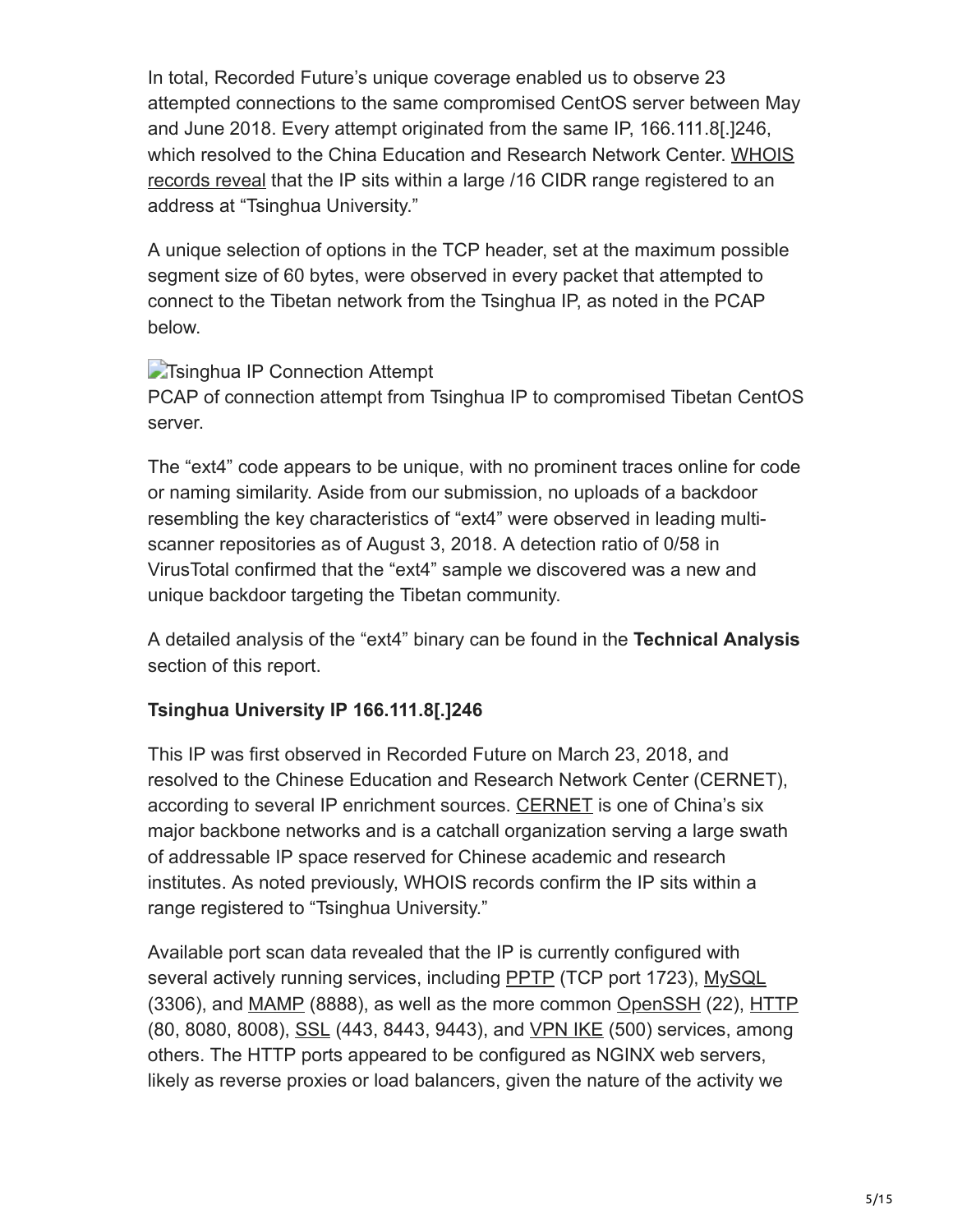have observed from this IP. The large number of open ports and associated services indicate that the Tsinghua IP may be an internet gateway or VPN endpoint.

**Recorded Future Intelligence Card™** Recorded Future Intelligence Card™ for Tsinghua IP 166.111.8[.]246.

Recorded Future [enrichments](https://www.abuseipdb.com/check/166.111.8.246) of the IP show that it has been the source of scanning, brute-force attacks, and active exploitation attempts in the past. It has triggered several risk rules, including being flagged by the Taichung City Education Bureau in Taiwan, which tracks Chinese-originating malicious cyber indicators, and appears in an AlienVault blacklist. Metadata analysis of the IP further indicates that it is likely a gateway, NAT, or proxy, and that the true originating machine for this activity lies behind this IP.

The same IP address was also observed conducting large-scale network reconnaissance of organizations that were engaged in key trade discussions with Chinese state-owned entities at the time. We believe these reconnaissance activities were not coincidental as they align broadly with China's strategic and economic interests.

#### **"Opportunity Alaska"**

Between April 6 and June 24, 2018, we observed over one million IP connections between the Tsinghua IP and several networks in Alaska including:

- The Alaska Communications Systems Group
- Alaska Department of Natural Resources
- Alaska Power & Telephone Company
- State of Alaska Government
- TelAlaska

The vast number of connections between the Tsinghua IP and the above organizations relate to the bulk scanning of ports 22, 53, 80, 139, 443, 769, and 2816 on the Alaskan networks and were likely conducted to ascertain vulnerabilities and gain illegitimate access. The scanning activity was conducted in a systematic manner with entire IP ranges dedicated to the organizations probed for the above ports.

This targeting of the the State of Alaska Government followed Alaska's large trade mission into China dubbed "Opportunity Alaska." This trade mission occurred in late May and was led by Bill Walker, governor of Alaska. During these talks, one of the highest-profile discussions occurred around the prospect [of a](http://www.xinhuanet.com/english/2018-05/21/c_137193556.htm) [gas pipeline between Alaska and Chin](https://oilprice.com/Energy/Natural-Gas/Is-A-Natural-Gas-Pipeline-Between-Alaska-And-China-Realistic.html)[a. Despite fears of a China-U.S.](http://www.xinhuanet.com/english/2018-05/21/c_137193556.htm) trade war, Gov. Walker's office stated that the trade mission "represent[ed]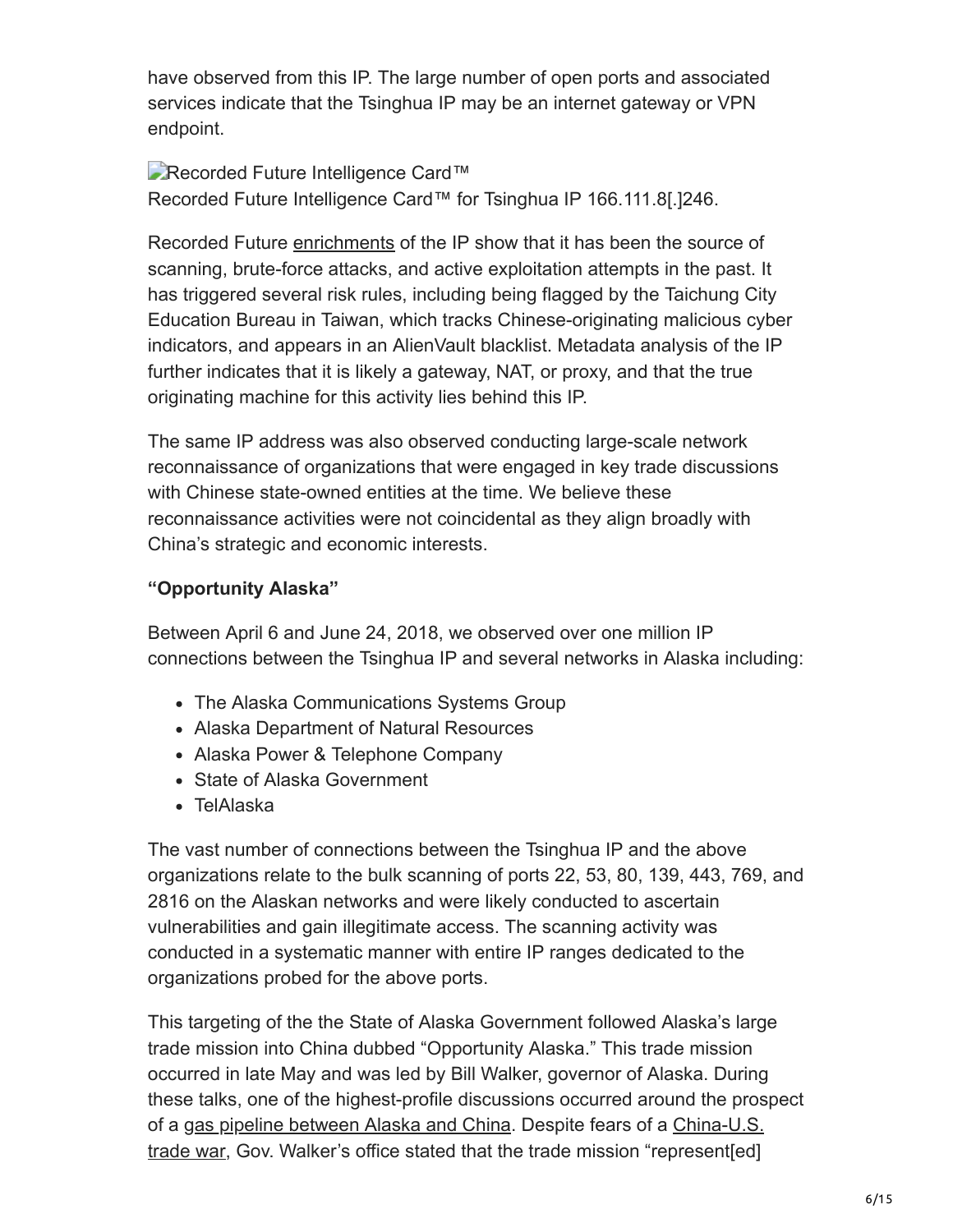some of the best Alaska has to offer, and... [highlighted] the wide scope of our shared interests with our largest trade partner." Opportunity Alaska consisted of delegates from Alaskan businesses in the fishing, tourism, architecture, and investment industries, and made stops in Beijing, Shanghai, and Chengdu.

#### **Network Probing Events**

Network probing events conducted by Tsinghua IP targeting Alaskan institutions coinciding with Alaskan trade delegation to China in May 2018.

Recorded Future first observed the scanning activity against Alaskan networks in late March, only a few weeks after Gov. Walker announced a trade delegation to China. The activity picked up for a few days prior to the delegation arriving on May 20, 2018, and dropped off as the delegation arrived. Probing of the Alaskan networks remained at low levels until May 28 as the delegation concluded its activities, then ramped up considerably as delegates left China. The spike in scanning activity at the conclusion of trade discussions on related topics indicates that the activity was likely an attempt to gain insight into the Alaskan perspective on the trip and strategic advantage in the post-visit negotiations.

There was a further surge in interest between June 20 and June 24 against the State of Alaska and Alaska Department of Natural Resources networks. This was possibly in response to Gov. Walker [announcing](https://www.upi.com/Alaskas-governor-to-issue-plea-to-avert-trade-war/3971529407509/) on June 19 that he intended to visit Washington, D.C. to meet U.S. and Chinese officials to raise his concerns on the growing trade dispute between the two nations.

#### **The "Belt and Road Initiative" and China's Economic Goals**

During the course of our research, we also observed the Tsinghua IP scan ports and probe government departments and commercial entities networks in Mongolia, Kenya, and Brazil. Each of these countries are key investment destinations as part of China's Belt and Road Initiative.

[China's Belt and Road Initiative](http://english.gov.cn/archive/publications/2015/03/30/content_281475080249035.htm) (BRI), is one of President Xi Jinping's most [ambitious programs. Envisaged to project China's transformative geopolitical](https://thediplomat.com/2018/06/what-does-chinas-belt-and-road-initiative-mean-for-us-grand-strategy/) influence across the world, the scale and scope of the project is unprecedented. Beijing has committed \$4 trillion in investment to infrastructure and development projects in 65 countries, affecting 70 percent of the world's population and 75 percent of the world's energy reserves. The scheme is designed to connect major economic centers in Eurasia together over land and sea, many of which historically served the ancient Silk Road two thousand years ago.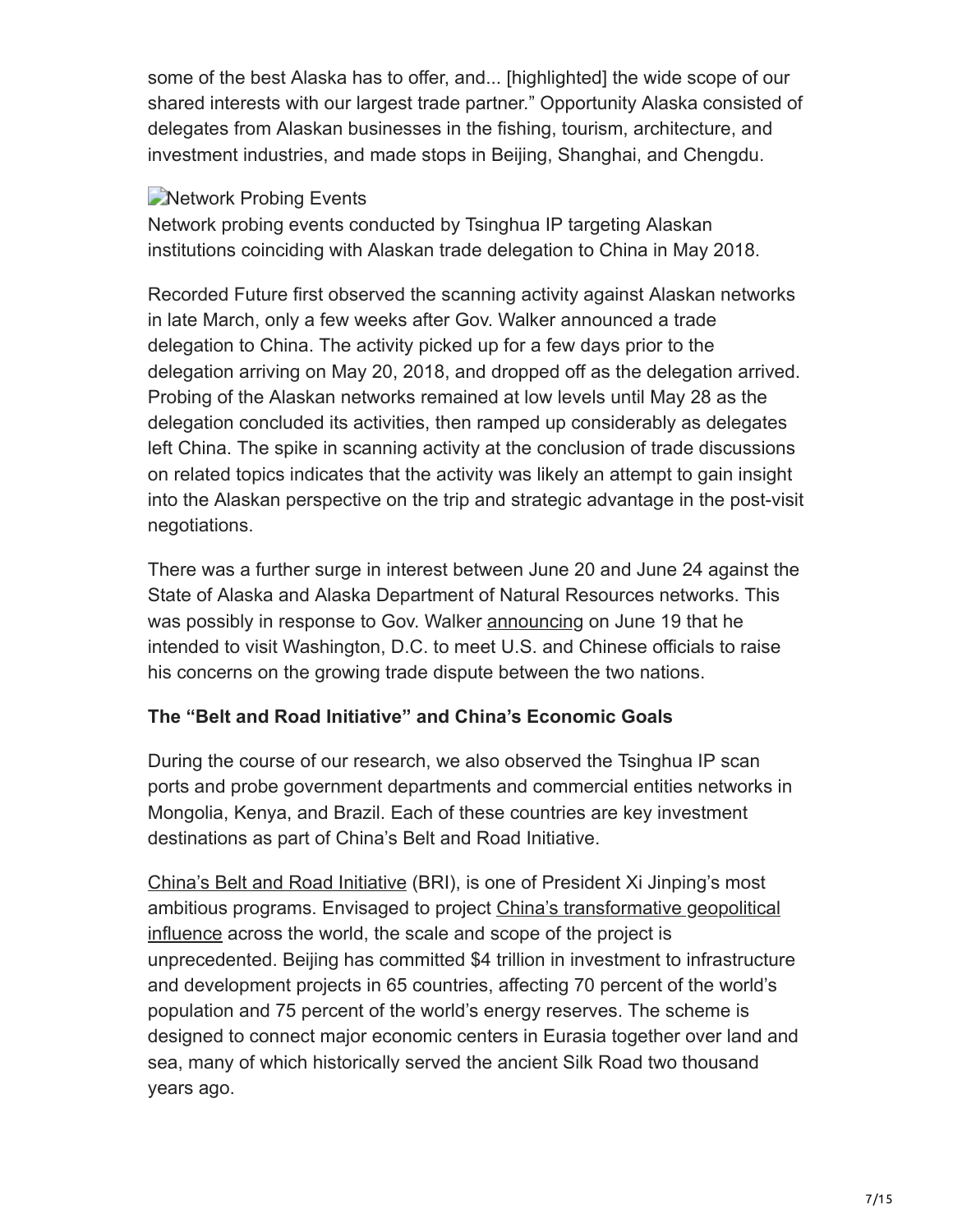According to [The Diplomat](https://thediplomat.com/2018/06/what-does-chinas-belt-and-road-initiative-mean-for-us-grand-strategy/), "the BRI aims to stabilize China's western peripheries, rekindle its economy, propel non-Western international economic institutions, gain influence in other countries, and diversify trade suppliers/routes while circumventing the U.S. pivot to Asia."

#### **China's Belt and Road Initiative**

China's Belt and Road Initiative. Source: Mercator Institute for China Studies, [merics.org](https://www.merics.org/en)

The BRI also aims to further strengthen China's geopolitical and economic influence in Africa, capitalizing on significant infrastructure investments made across the continent. Kenya in particular has commanded increased attention due to its strategic geographical advantage in China's Maritime Silk Road Initiative (MSRI) — the sea-based component of China's BRI initiative.

Earlier this year, [Kenya announced](http://www.xinhuanet.com/english/2018-03/30/c_137075352.htm) that it would be lobbying for regional projects under the BRI. China has already funded a [480-kilometer railway](http://www.xinhuanet.com/english/2018-06/01/c_137223684.htm) between the Kenyan port city of Mombasa and its capital, Nairobi; the railway is eventually [expected to extend to](http://www.chinadaily.com.cn/opinion/2017-06/01/content_29570088.htm) neighboring countries Uganda, Rwanda, and [Burundi as well. However, in May 2018, Kenya announced that it would not](http://www.theeastafrican.co.ke/business/Kenya-rejects-China-EAC-free-trade-agreement/2560-4562142-x5dhrgz/index.html) sign a free trade deal with China that had been under discussion with East African Community (EAC) states, raising tensions between Beijing and Nairobi.

In early June 2018, we observed the Tsinghua IP address aggressively scanning ports 22, 53, 80, 389, and 443 of various Kenyan internet-hosting providers and telecommunications companies, as well as ranges dedicated to the Kenya Ports Authority, a state corporation responsible for the maintenance and operation of all of Kenya's seaports. Recorded Future also identified network reconnaissance activities directed at the United Nations Office in Nairobi, Kenya's Strathmore University, and a broader national education network.

This chart below shows a clear spike in network reconnaissance activity against Kenyan organizations from the Tsinghua IP. This spike occurred merely two weeks after Kenya announced its intentions not to support the China-EAC free trade agreement.

#### **Network Recon Events**

Network recon events conducted by Tsinghua IP targeting Kenyan institutions overlayed with key China-Kenya economic developments, March 2018 to June 2018.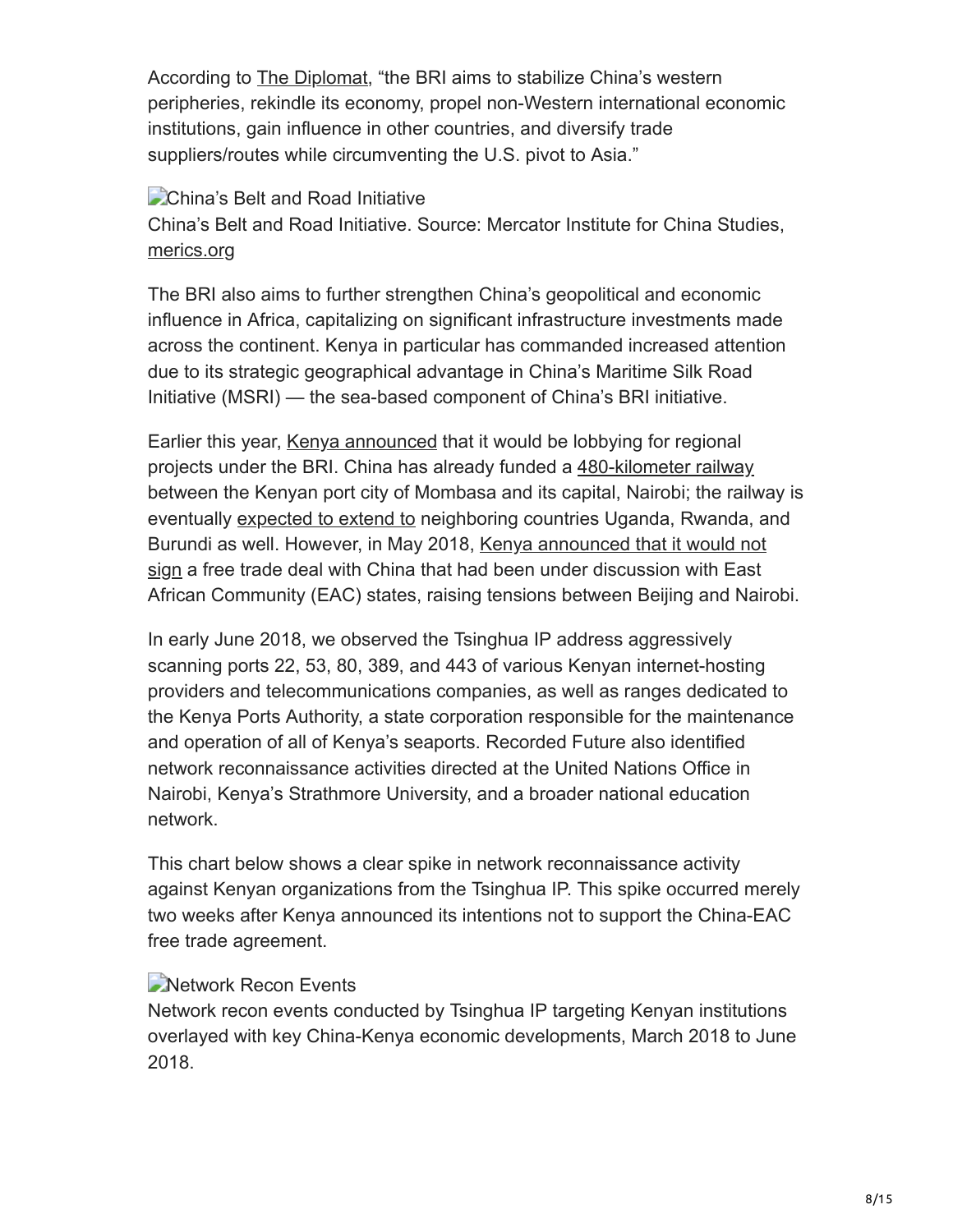In April of this year, [President Xi added Brazil](https://www.bloomberg.com/news/articles/2018-04-25/china-expands-brazil-frontier-as-investment-grows-during-crisis) to the list of countries receiving Chinese investment in infrastructure from the BRI. Funding for a new \$520 million port in the northeastern state of Maranhão was announced, building on [the extensive 2016 Chinese investment into the education and energy sectors](https://www.portal.ap.gov.br/ler_noticia.php?slug=1609/camara-brasil-china-sinaliza-investimentos-na-educacao-amapaense) in another Brazilian state, Amapá.

Our research uncovered repeated attempts from the Tsinghua IP to connect to the Ministério Público do Estado Do Amapá in Brazil (Public Ministry of the State of Amapá) between April 2 and June 11, 2018, just one month after Beijing-based China Communications Construction Co. began construction on the Maranhão port.

We also observed repeated attempts to connect to organizational networks such as the National Data Center Building in Mongolia and the Mongolian University of Science and Technology between April 6 and April 12, 2018. Mongolia also plays a vital role in China's BRI plans; the overland component of the BRI, known as the Silk Road Economic Belt (SREB), proposes a new [Eurasia land bridge and no less than five new economic corridors, including](https://theconversation.com/the-belt-and-road-initiative-chinas-vision-for-globalisation-beijing-style-77705) a China-Mongolia-Russia corridor.

We assess with medium confidence that the consistent reconnaissance activity observed from the Tsinghua IP probing networks in Kenya, Brazil, and Mongolia aligns closely with the BRI economic development goals, demonstrating that the threat actor using this IP is engaged in cyberespionage on behalf of the Chinese state.

**Recorded Future Timeline of Tsinghua IP Activity** Recorded Future timeline of Tsinghua IP activity in correlation with Opportunity Alaska and key BRI announcements.

#### **The Impact of Growing U.S. and China Trade Tensions**

On June 20, 2018, German multinational automotive corporation Daimler AG was the first prominent company to cut its profit outlook due to the escalating trade tensions between the U.S. and China. The next day, on June 21, we observed network reconnaissance activity specifically targeting ports 139, 22, 443, and 53 on networks resolving to Daimler AG. The probes originated from the same Tsinghua University IP.

#### **The Tsinghua IP Probing Networks**

Tsinghua IP probing Daimler AG networks on ports 139, 22, 443, and 53 between June 20 to 24, 2018.

#### **Interaction With U.S. Managed Hotel Network Solutions Provider**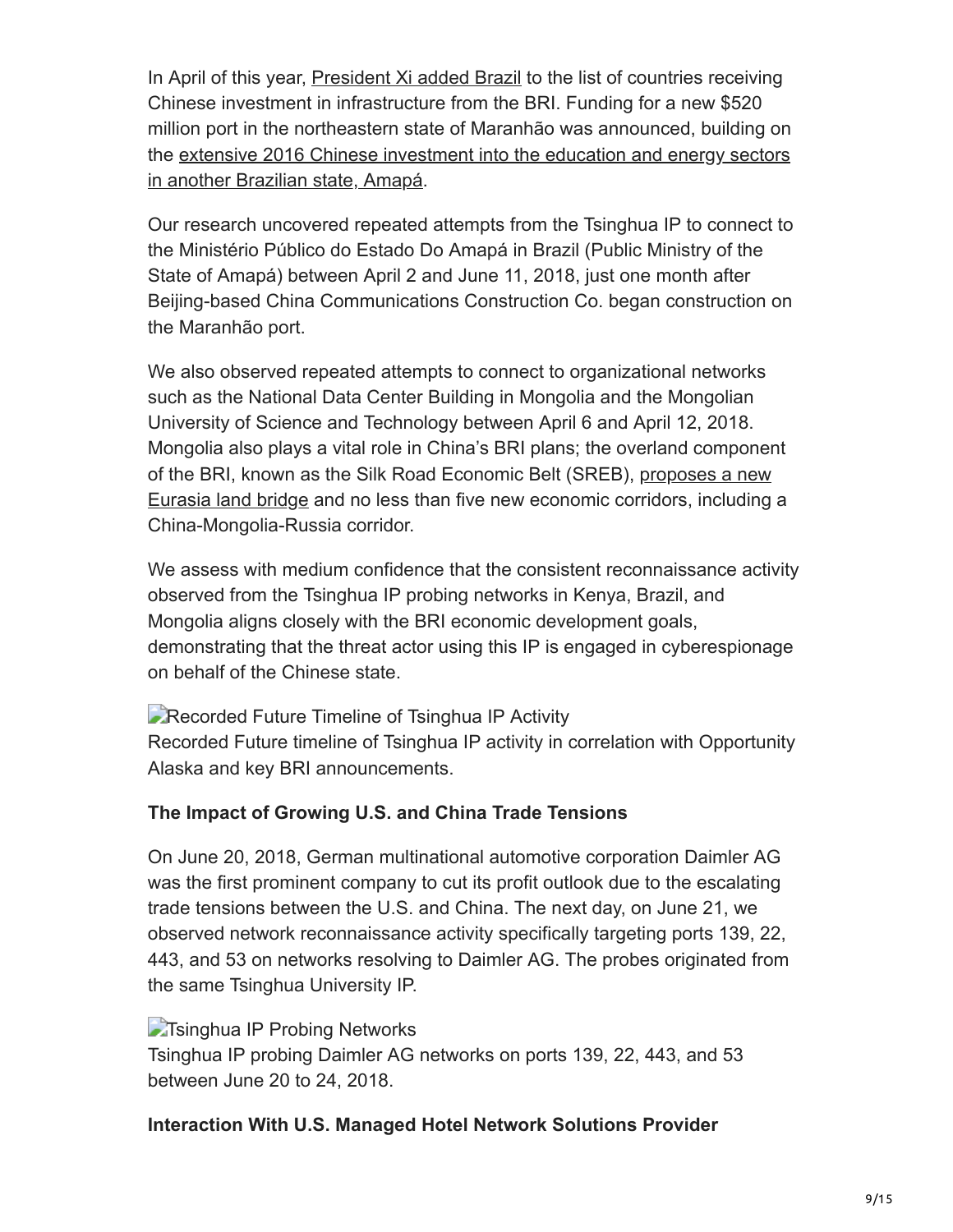A Shodan query on the Tsinghua IP returned an HTTP 302 response serving a "snap.safetynetaccess.com" redirection notice. Based in Needham, Massachusetts, [Safety NetAccess](http://safetynetaccess.com/) builds wireless networks for hotels, resorts, and other public properties; some of its customers include Hilton, Marriott, Sonesta, and Wyndham hotel chains. According to the Safety NetAccess website, SNAP is its "advanced back-end software program" which provides Safety NetAccess's agents "direct access to any and all managed equipment at any location." While the fields within the redirection notice may look obscure, they correspond to portal page parameters for Nomadix Internet Gateways — Safety NetAccess's primary gateway and routing equipment provider.

#### Shodan Query

Shodan query reveals Tsinghua IP 166.111.8[.]246 "subscribed" to a Safety NetAccess portal.

The HTTP header response (above) showed that the Cox Communications IP 98.180.88[.]145 was originally requested by the "subscriber" (SIP), the Tsinghua IP 166.111.8[.]246. Navigating to the Cox Communications IP redirects users to a Safety NetAccess guest internet portal at a Holiday Inn hotel based in Ocala, Florida.

#### Safety NetAccess Portal Login

Safety NetAccess portal login for a Holiday Inn in Ocala, Florida.

Breaking down the URL in the "Location" field in the HTTP response gives us the MAC address of the Tsinghua device (00:13:5F:07:87:D9), and the IP address of the Nomadix device (68.105.161[.]74), shown as UIP in the URL. The UIP resolves to Cox Communications in Ocala, Florida, and open-source research indicates that the device hosting this UIP is an AG 3100 Nomadix [rack-mounted internet gateway, supporting DNS and HTTP redirection using a](http://business.nomadix.com/aghelp/common/ag_userguide/Administration/Configuring_Destination_HTTP_Redirect.htm) magic IP. This UIP also appears to be running a [vulnerable WindWeb](https://www.symantec.com/security_response/attacksignatures/detail.jsp?asid=24707) server on port 443. Shodan results show failed FTP login attempts to the internet gateway, as well as Telnet events.

From the limited data available to us, we assess with low confidence that the Tsinghua IP was attempting to leverage the remote administrative access controls enabled by Safety NetAccess's SNAP portal for the Holiday Inn hotel in Florida.

#### **Is the "ext4" Backdoor Associated With the Tsinghua IP?**

The discovery of the "ext4" backdoor on a Tibetan device enabled us to identify the wider targeting of the device from the Tsinghua University IP. However, none of the attempted connections to the Tibetan device from the Tsinghua IP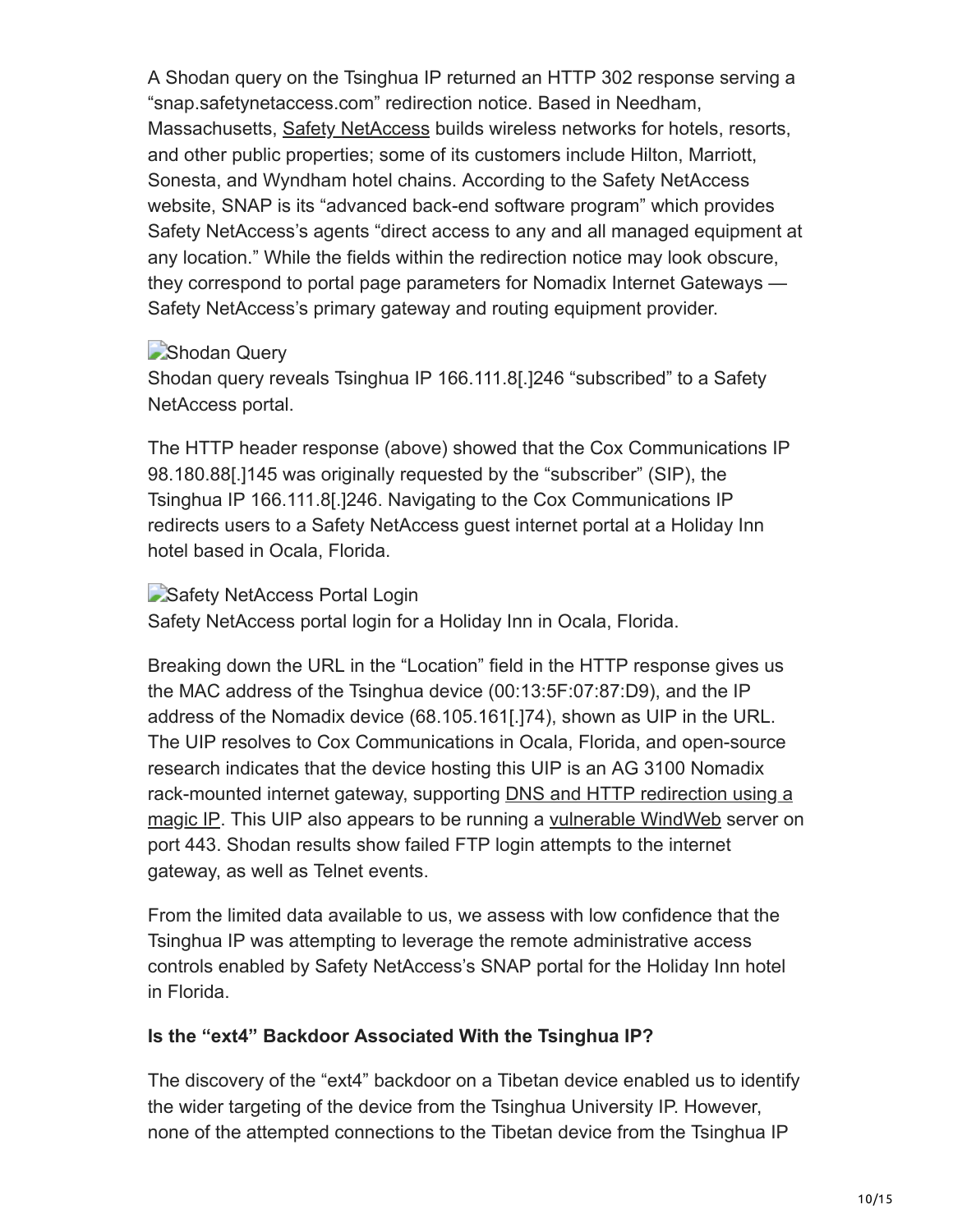resulted in the successful activation of the backdoor, leaving it unclear whether the threat actors behind the widespread network recon activities were also responsible for the "ext4" backdoor.

That leaves us with two possible scenarios explaining the involvement of the "ext4" backdoor on a Tibetan network with the Tsinghua IP:

- 1. The Tsinghua IP is being used by a threat actor to access the "ext4" backdoor, but a technical fault or operator error is resulting in the misconfiguration of the TCP connection packets required to establish communication with the backdoor.
- 2. The Tsinghua IP is being used extensively to conduct network reconnaissance and cyberespionage against strategic economic and national interests, not only targeting countries that China is engaging with under BRI, but also targeting "Five Poisons<sup>2</sup>" organizations, such as the Tibetan network. The "ext4" backdoor is therefore likely to belong to another threat actor not engaged in the network scanning activity against organizations outlined earlier in this report.

# **Technical Analysis**

#### **The "ext4" Backdoor**

**Ext4 Backdoor Characteristics** "ext4" backdoor key characteristics.

"ext4" is a novel Linux backdoor that was present on the victim network during the same time that the Tsinghua IP reconnaissance activity was observed (May to June, 2018). In total, 23 attempts to connect to the victim device over TCP 443 were made from the Tsinghua IP during this period.

The "ext4" backdoor was identified running within a legitimate system "[cron"](https://en.wikipedia.org/wiki/Cron) file on a compromised CentOS web server affiliated with the Tibetan community. An analysis of modified system files revealed that the "0anacron" "cron" file had been modified to execute a non-standard binary called "ext4" located in the /usr/bin/ext4 directory on the compromised server. The binary was configured to run hourly, and, interestingly, as a background process. This would suppress any output from appearing on the Linux terminal's standard output, thus making it less detectable to the administrator of the web server.

# **Modified Script**

Modified etc/cron.hourly/0anacron script to include "ext4" backdoor function.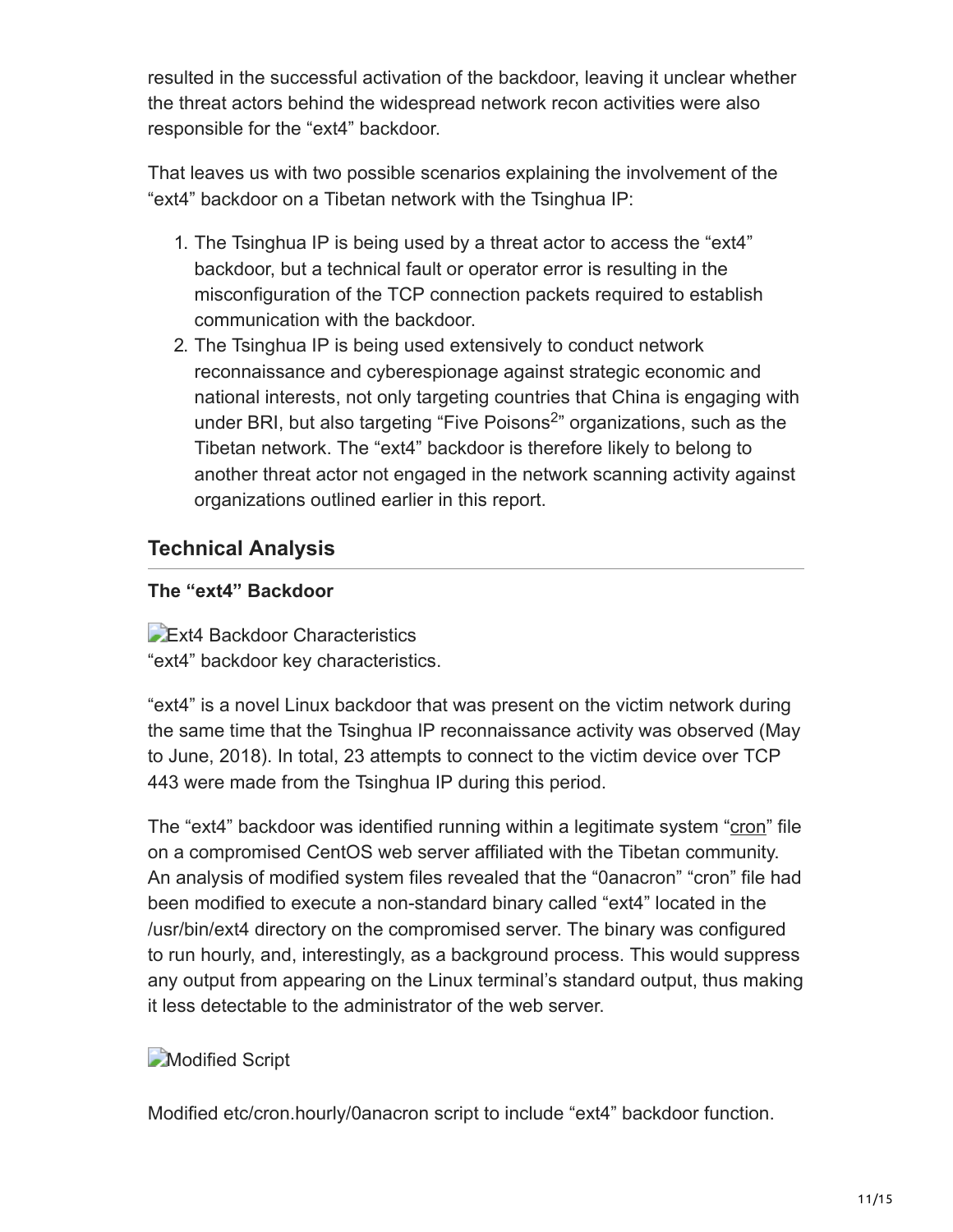The "ext4" binary was relatively small at only 9511 bytes and was made up of simple functions. It was dynamically linked to the libpcap library, which is present on Unix systems to allow the capturing of packets ([pcap](https://en.wikipedia.org/wiki/Pcap) files) typically used by "network sniffers."

There were three primary functions that drive the operation of the backdoor: "main," "process," and "my\_pcap\_handler." All of these functions flow together to perform the main functionality of the backdoor.

#### **Main Function**

The main function performed three central tasks: to remove the file "tmp/0baaf161db39," to create a child process that executes the backdoor functionality, and to set a sleep timer of 180 seconds. The process is terminated when the sleep timer limit is reached.

# **Main Function**

Additionally, the main function also checked the command line arguments to determine which network interface to monitor on the compromised network. By default, "ext4" used "eth0."

#### **Process Function**

The main purpose of the process function was to create a handle to capture network traffic, which was done by use of the libpcap function, "pcap open live."

#### **Process Function**

Once the handle had been created, another libpcap function, "pcap\_loop," was executed, which processed all of the packets sent to the interface specified in "pcap open live" and sent them to the function "my\_packet\_handler" to parse and perform actions based on the type of packet sent.

#### **"my\_packet\_handler" Function**

All packets sent to a specified network interface were received by the "my\_packet\_handler" function. The handler then parsed the Ethernet, IP, and TCP headers<sup>3</sup> to perform a series of checks to validate if it is a packet that it is meant to process. Once validated, the function decoded the payload, which would typically be a command fed to a bash shell on the compromised CentOS host.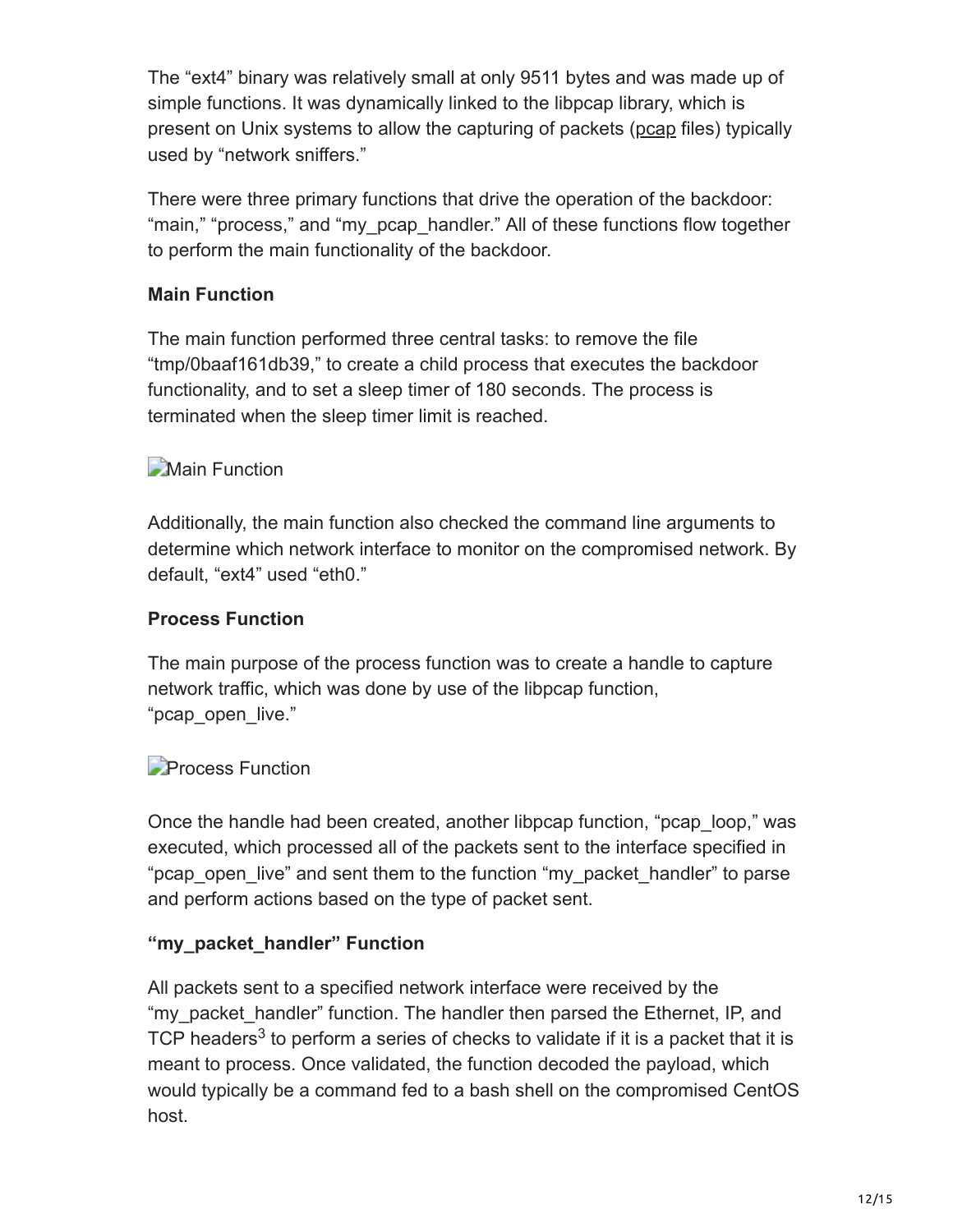The below steps demonstrate the parsing and validation criteria the function used to ensure that it processed the correct packets. If at any point the function receives unexpected results, the packet is dropped from the function and the next one is processed.

- 1. Check the ethernet header to ensure the type is IP (Type 2048).
- 2. IP header length is parsed from the IP header.
- 3. Parse the IP header to ensure the protocol is TCP (Type 6).
- 4. Parse the TCP header to ensure the destination port is 443.
- 5. Find the data offset or the start of the payload.
- 6. Check that the TCP flags equal 322, which equates to the following flags being set: NS (Nonce Sum), ECE (ECN-Echo), and SYN.

# **Packet Function**

The breakdown of the flags is important, as it looks for the SYN and ECE to be set, as well as the NS flag. The NS flag is used to protect against accidental or malicious concealment of marked packets from the TCP sender.

The ECE flag is responsible for indicating if the TCP peer is Explicit Congestion Notification ([ECN](https://en.wikipedia.org/wiki/Explicit_Congestion_Notification)) compatible. ECN is an optional extension to TCP that prevents packets being dropped due to congestion. While the use of ECN can be normal in larger enterprises with ECN-capable routers, the use of the NS bit seems to be experimental and is not officially used in any TCP implementations.

If a packet passes all of the criteria, the function gets the length of the payload and checks that it is between five and 1024 bytes. After that, it allocates memory and then saves the payload into memory.

The payload is XOR-encoded, and the first byte of the payload is the XOR key. The function will use the first byte of payload to decode the next five bytes and check to see if they equal the string "anti:."

# **Payload Function**

If the decoded bytes equal "anti:," then the rest of payload will be decoded and passed as a final argument to run a bash command using the execl call.

**Decoded Payload** 

# **Outlook**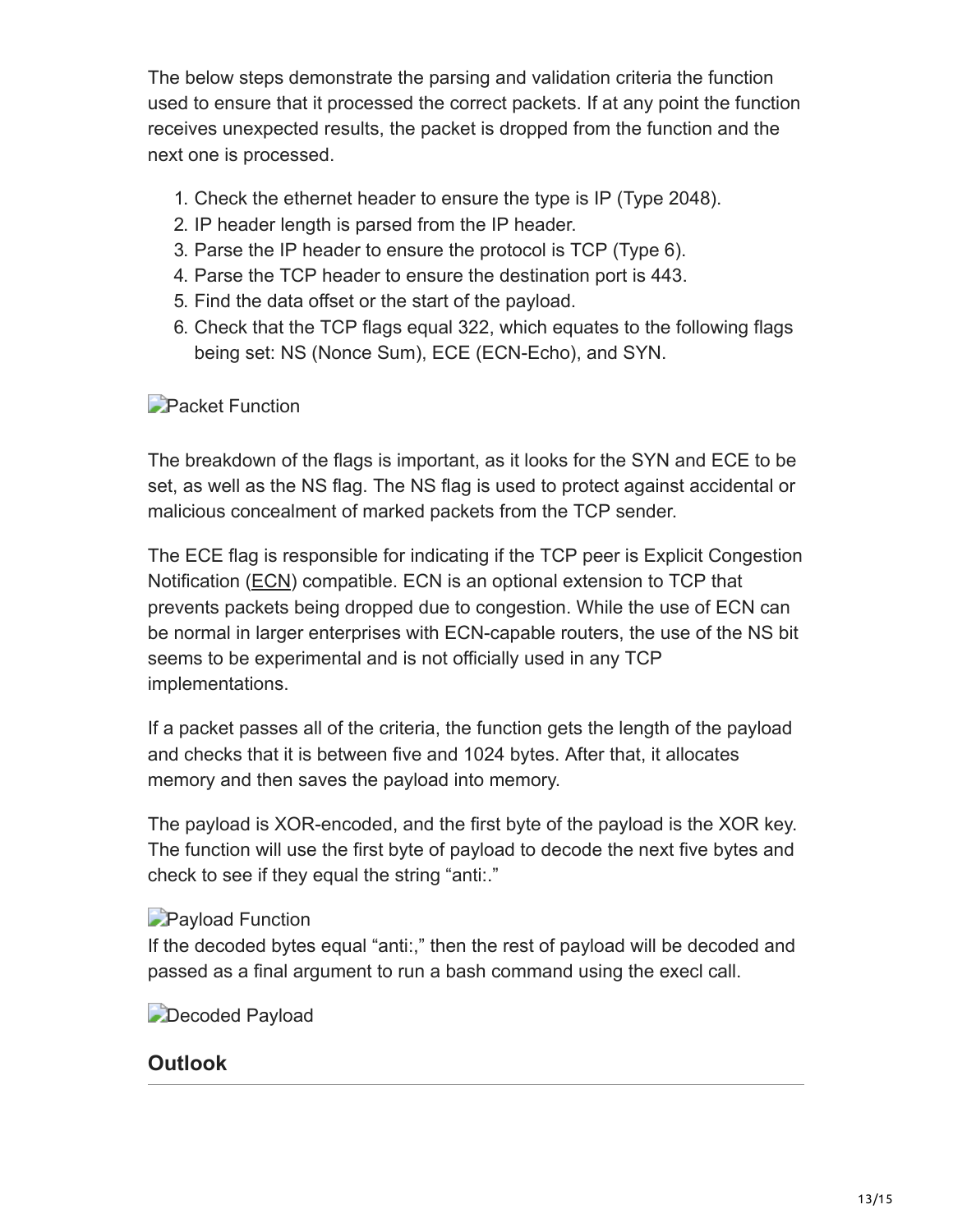China continues to use cyber operations to monitor and track threats to domestic stability, neatly summarized as the "Five Poisons." This focus on domestic threats enables security researchers to identify new campaigns and tools being aggressively used against persecuted communities. "ext4" is a sophisticated lightweight Linux backdoor designed to enable the threat actor to access the compromised device and conduct further malicious activity. It is also an example of a tool probably being used by Chinese nation-state actors to target the Tibetan community.

Further, the widespread use of CentOS servers, many of which are unpatched and used in production systems, highlights the breadth of the potential attack surface.

[China's Belt and Road Initiative and its long-term investment in African](https://www.mckinsey.com/featured-insights/middle-east-and-africa/the-closest-look-yet-at-chinese-economic-engagement-in-africa) infrastructure has enabled China to [wield massive influence](https://www.ft.com/content/0f534aa4-4549-11e7-8519-9f94ee97d996) in those countries targeted by these policies. We assess with medium confidence that the widespread network reconnaissance activities emanating from Tsinghua University infrastructure and targeting economic interests in Kenya, Mongolia, and Brazil are state directed.

China has repeatedly conducted cyberespionage in support of its national economic interests. In November 2017, the DOJ indicted three Chinese [hackers found guilty of economic cyberespionage. Further, in its recent](https://www.justice.gov/opa/pr/us-charges-three-chinese-hackers-who-work-internet-security-firm-hacking-three-corporations) [report](https://www.dni.gov/files/NCSC/documents/news/20180724-economic-espionage-pub.pdf) on Foreign Economic Espionage in Cyberspace, the U.S. National Counterintelligence and Security Center highlighted Chinese threat actors APT10, KeyBoy, and Temp.Periscope as having conducted extensive cyberespionage in support of strategic national and economic benefit.

Other than the discovery of the "ext4" backdoor targeting the Tibetan community, we have not identified the presence of malware in any of the documented organizations in this report, as the bulk of our analysis was based on third-party metadata. However, we assess with medium confidence that the targeted scanning and probing of networks during the timeframe of bilateral trade and strategic dialogue between China and its Alaskan, Kenyan, Brazilian, and Mongolian counterparts indicates the activity is being conducted by a threat actor (or multiple threat actors with access to the same Tsinghua endpoint) directed by the Chinese state.

#### **Network Defense Recommendations**

Recorded Future recommends organizations conduct the following measures when defending against hostile network reconnaissance and the potential deployment of a CentOS backdoor from the Chinese threat actor detailed in this report: